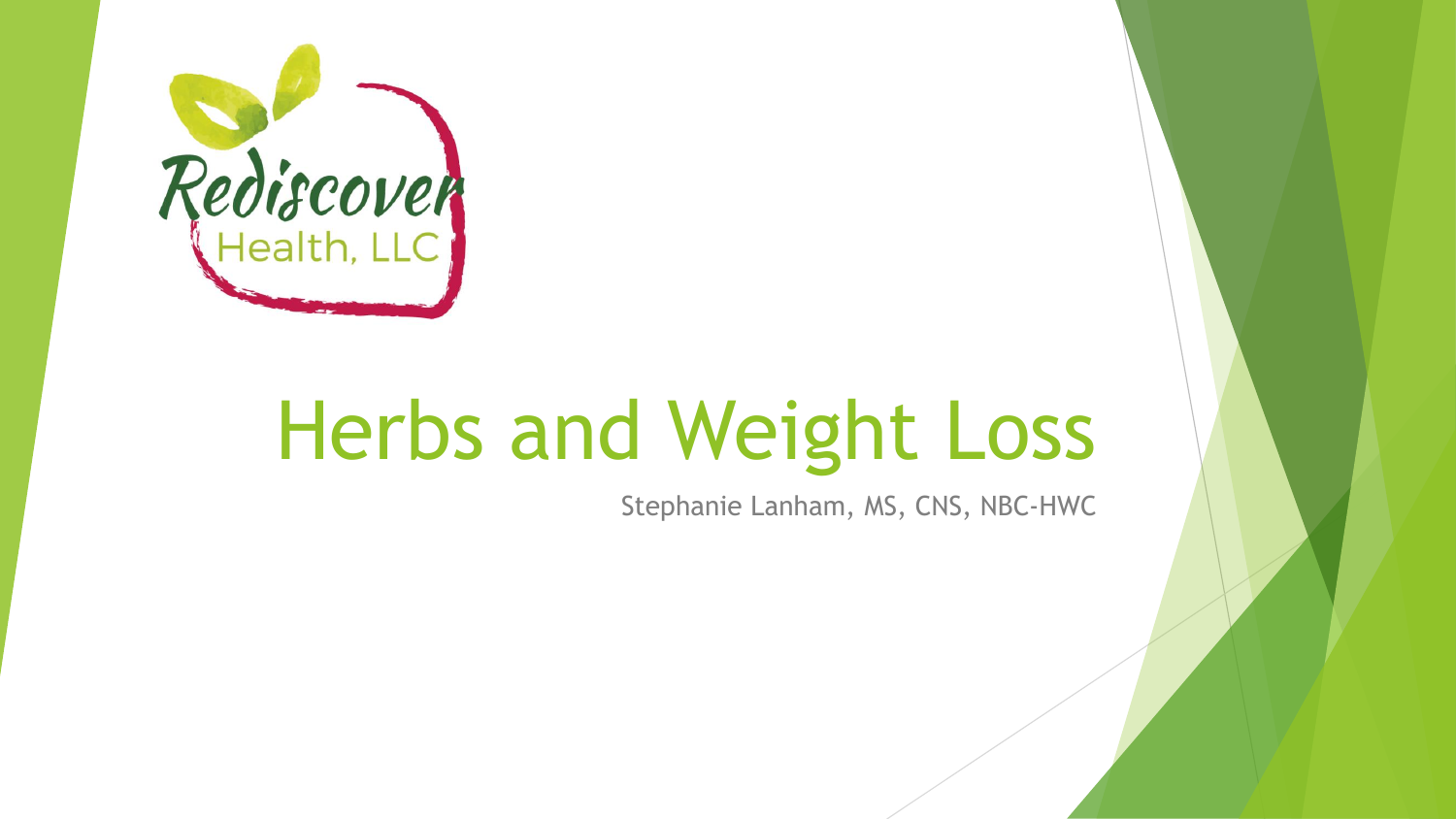#### There is no one-size-fits-all approach to health.

Weight loss is not as easy as "calories in and calories out."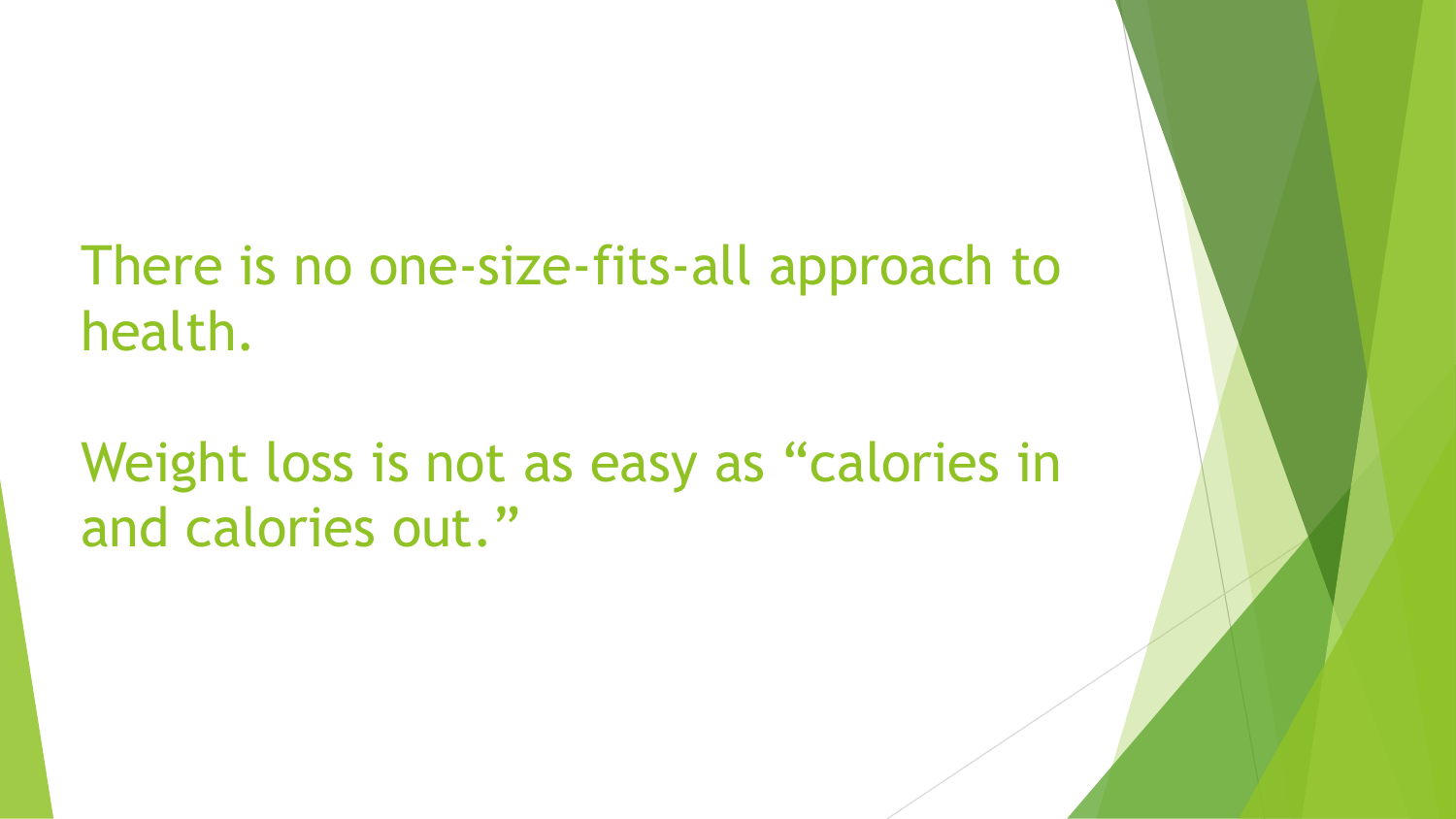#### Contributing Factors to Weight Gain



Inflammation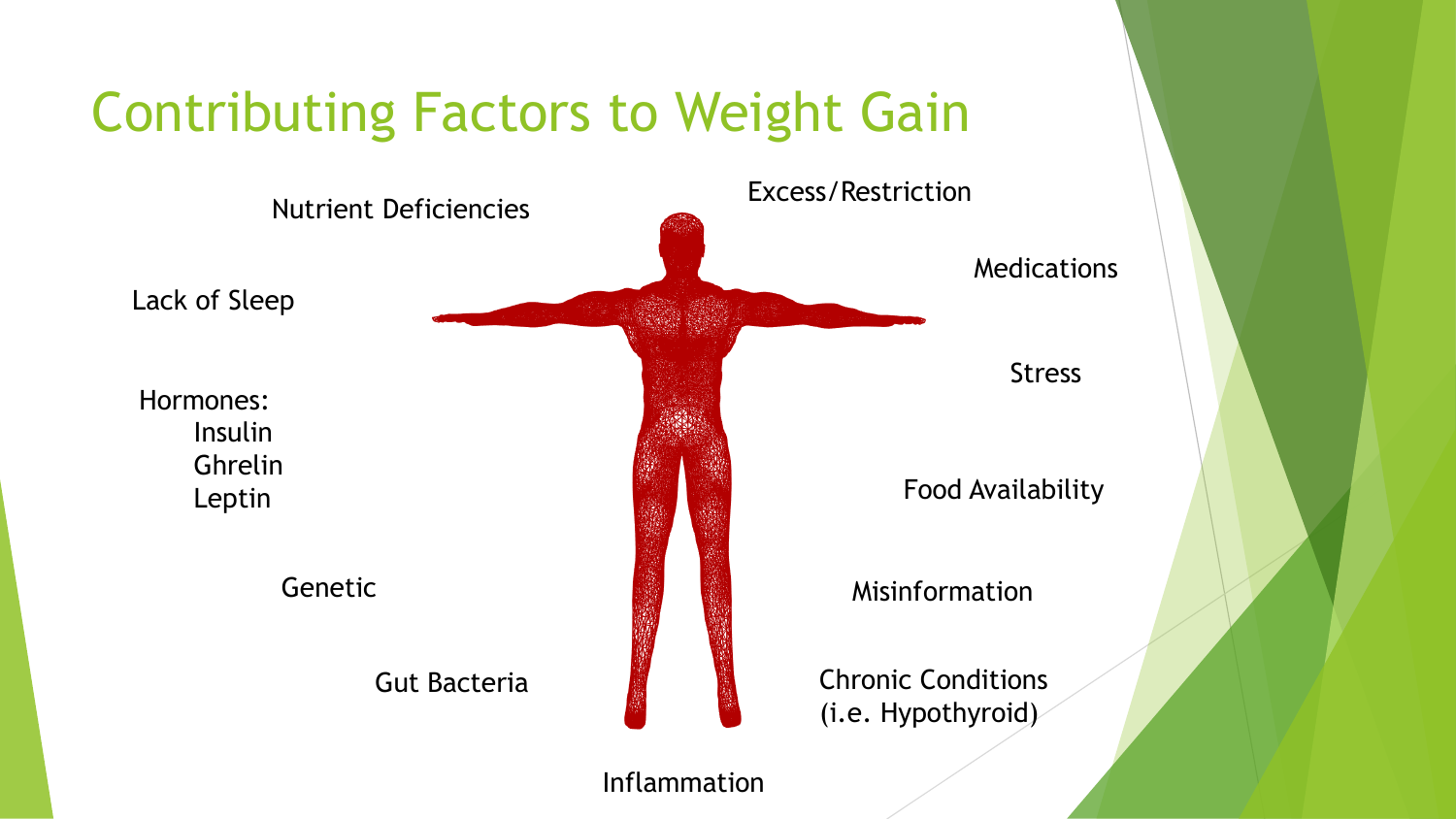# Insufficient Evidence and No Long Term Safety Trials Green Coffee Bean Yerba Mate African Garcinia<br>Garcinia [This Photo](http://sojournermarablegrimmett.blogspot.com/2011/09/getting-fit-with-dr-oz.html) by Unknown Author is licensed under [CC BY-NC-ND](https://creativecommons.org/licenses/by-nc-nd/3.0/)

• High caffeine, adverse reactions, abuse/misuse – not recommended for long-term, healthy weight loss. \$\$\$ Iney Bean

• High concentrated doses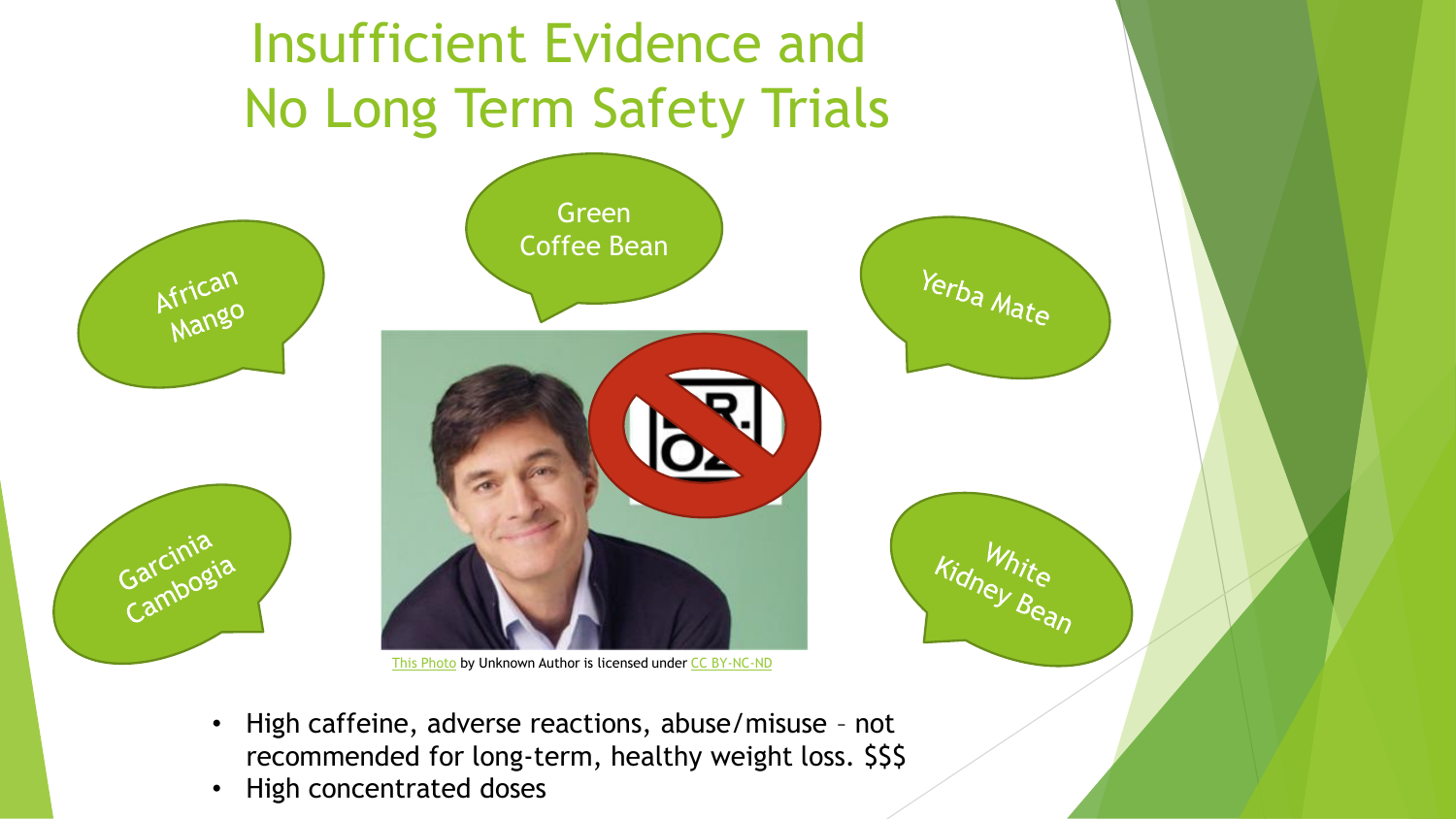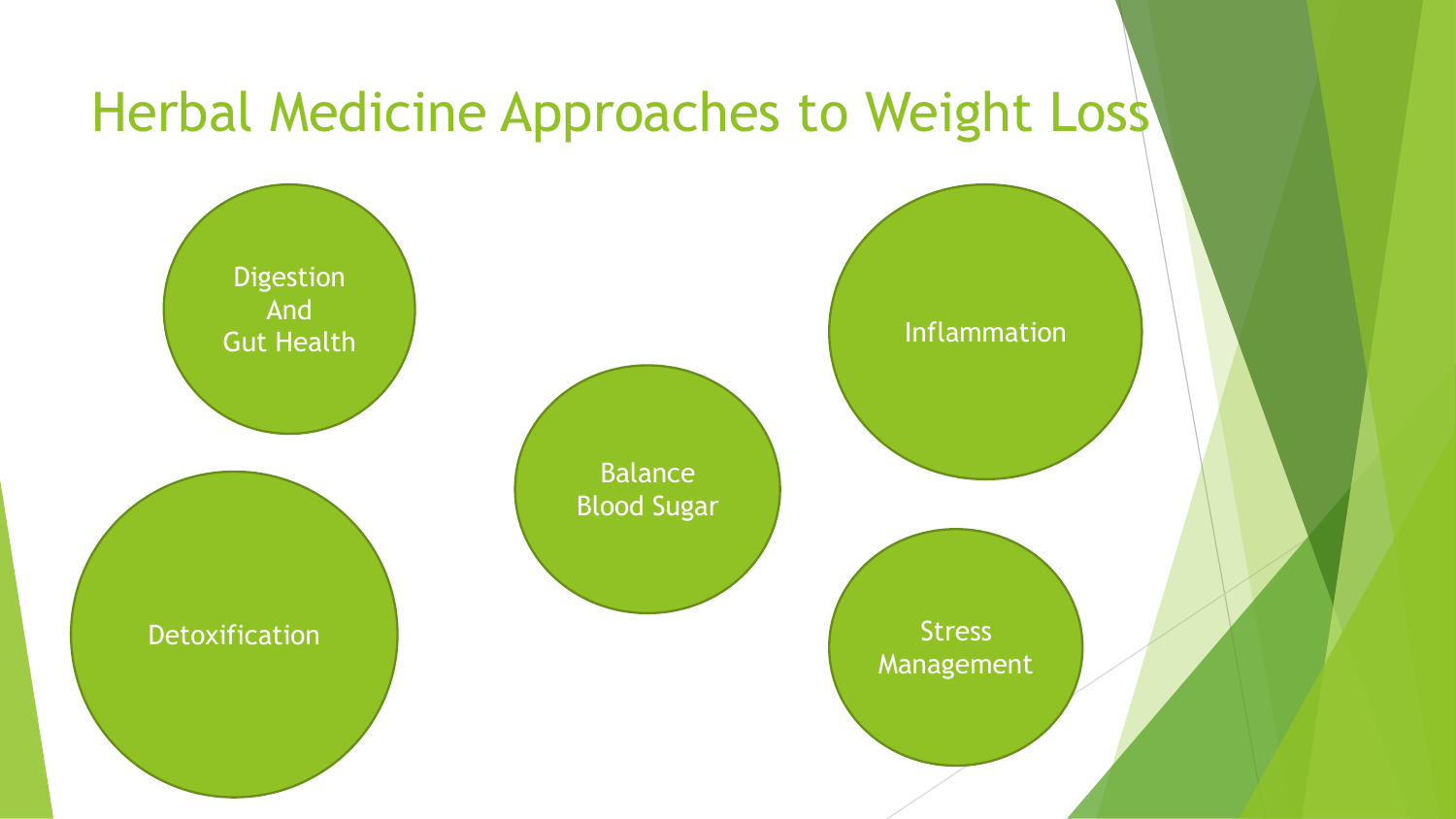#### Balance Blood Sugar

- Blood sugar triggers insulin
- $\blacktriangleright$  Insulin pushes sugar in cells
- **Negative-feedback loop causes excess** to be stored as fat
- Over time, leads to insulin resistance – constantly storing sugar as fat as opposed to using it for energy.
- Insulin resistance leads to further complications such as leptin resistance
	- **Leptin is the hormone for fullness and** satisfaction.
	- **Leptin resistance body doesn't hear** fullness cues.
- Cinnamon (1)
	- Improves insulin resistance
	- Reduces fasting glucose
	- Improves cholesterol markers
- Fenugreek
	- **Manages cholesterol and blood** sugar
- Cumin/Black Cumin Seeds (2)
	- **Lowers blood sugar**
	- $\blacktriangleright$  Protects beta-cells and pancreas

(1)Aggarwal B. B. (2010). Targeting inflammation-induced obesity and metabolic diseases by curcumin and other nutraceuticals. *Annual review of nutrition*, *30*, 173–199.<https://doi.org/10.1146/annurev.nutr.012809.104755> (2)Choudhury, H., Pandey, M., Hua, C. K., Mun, C. S., Jing, J. K., Kong, L., Ern, L. Y., Ashraf, N. A., Kit, S. W., Yee, T. S., Pichika, M. R., Gorain, B., & Kesharwani, P. (2017). An update on natural compounds in the remedy of diabetes mellitus: A systematic review. *Journal of traditional and complementary medicine*, *8*(3), 361–376. https://doi.org/10.1016/j.jtcme.2017.08.012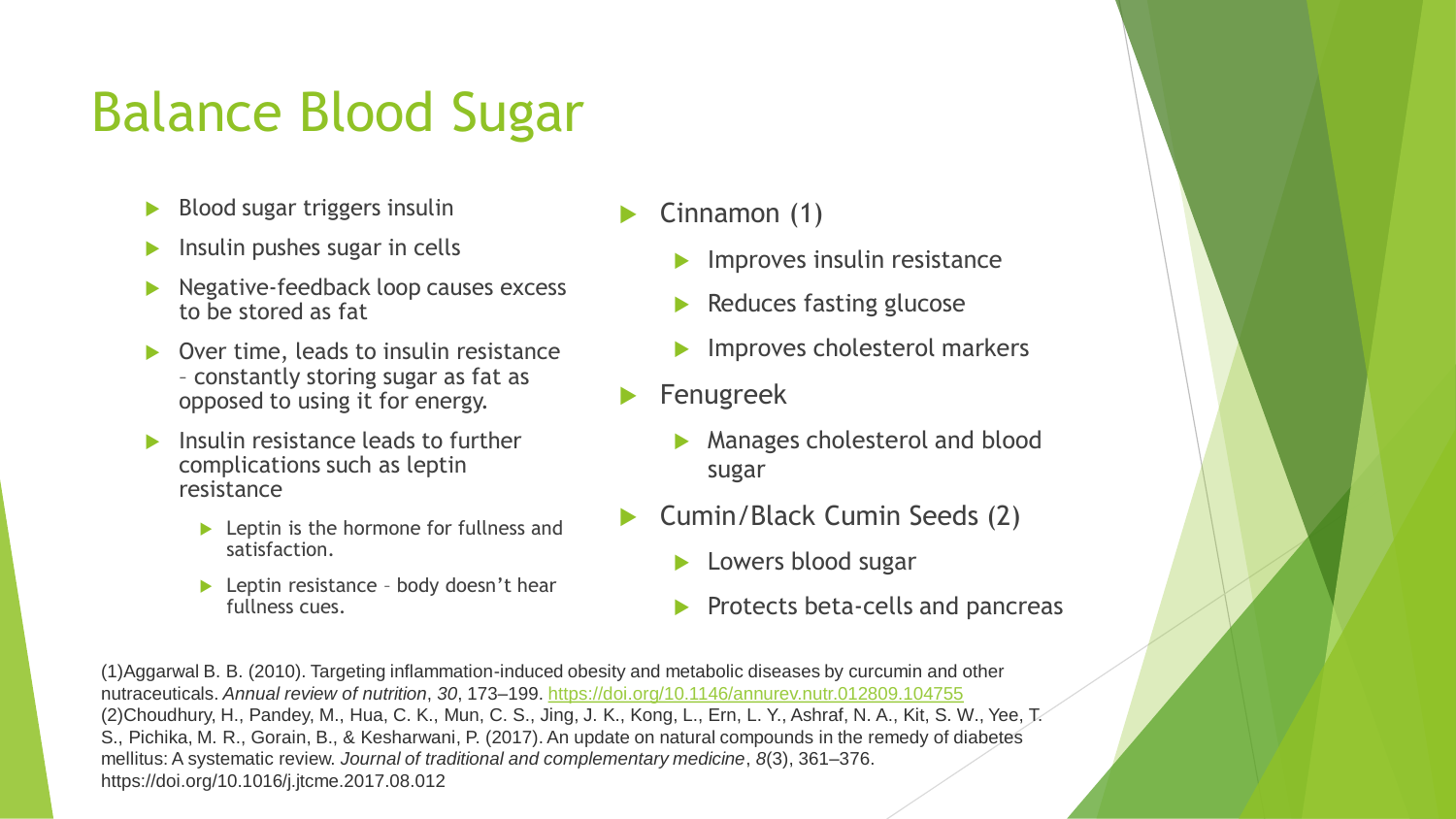## Digestion and Gut Health

- $\triangleright$  Stimulating digestion (3)
	- $\blacktriangleright$  Fennel
	- **S** Ginger
	- Cayenne
- Promotes fat and cholesterol breakdown and stimulates digestion (3)
	- Chamomile
	- **Dandelion Root**
- Stimulates digestion and motility (3)
	- $\blacktriangleright$  Licorice
	- $\blacktriangleright$  Catnip
	- Peppermint
- **Anti-inflammatory (Soothing to** inflammatory bowel conditions)
	- **Marshmallow**
	- Slippery Elm

(3) Koithan, M., & Niemeyer, K. (2010). Using Herbal Remedies to Maintain Optimal Weight. *The journal for nurse practitioners : JNP*, *6*(2), 153–154. https://doi.org/10.1016/j.nurpra.2009.12.005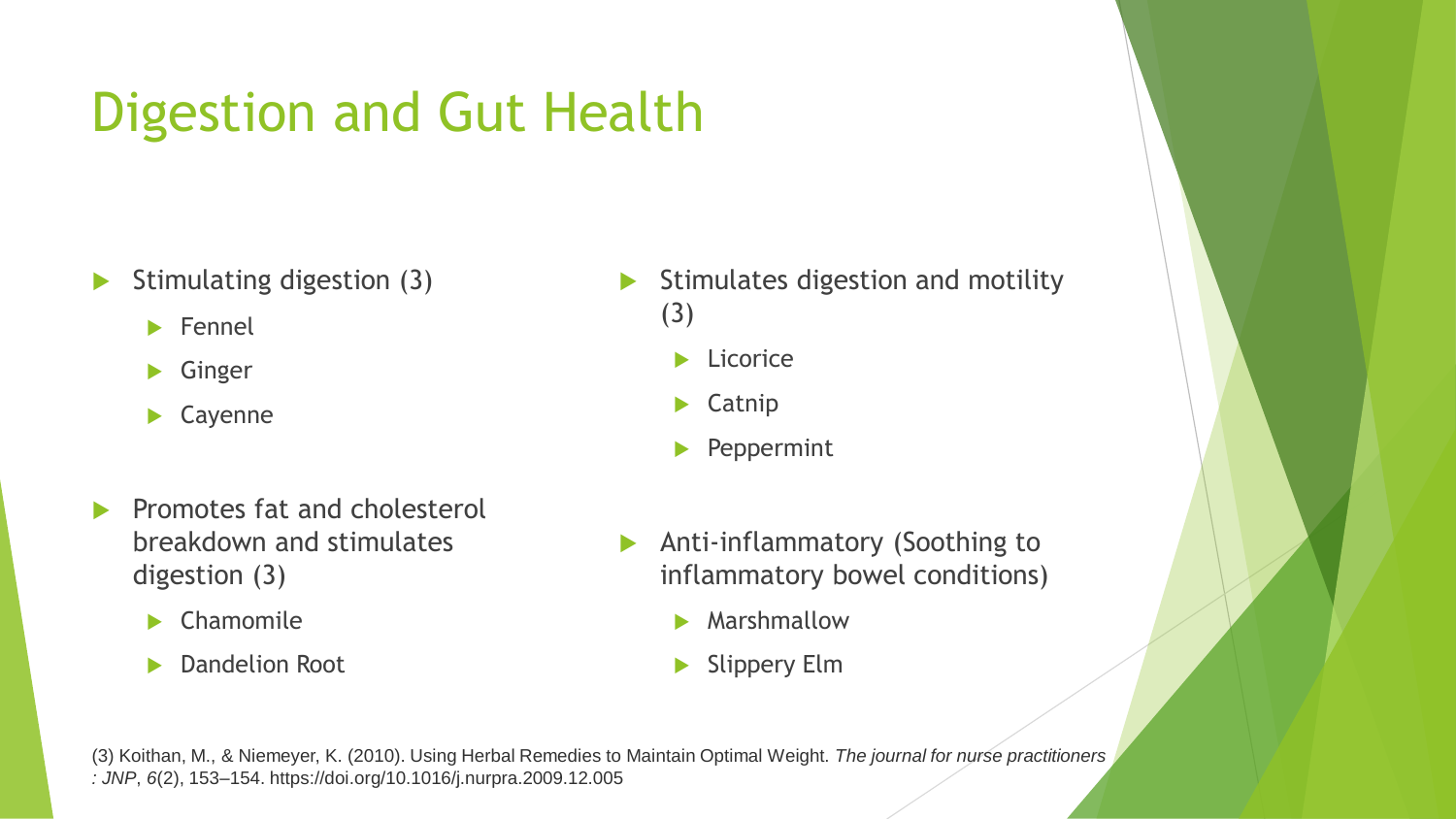#### Adaptogens and Stress Response

- Adaptogen Herbs (3)
	- $\blacktriangleright$  Rhodiola
	- Ashwagandha
	- **S** Ginseng
	- Holy Basil
	- **Licorice**
- Calming Herbs (3)
	- **Lemon Balm**
	- **Lavender**
	- Chamomile
	- Valerian
	- **Passionflower**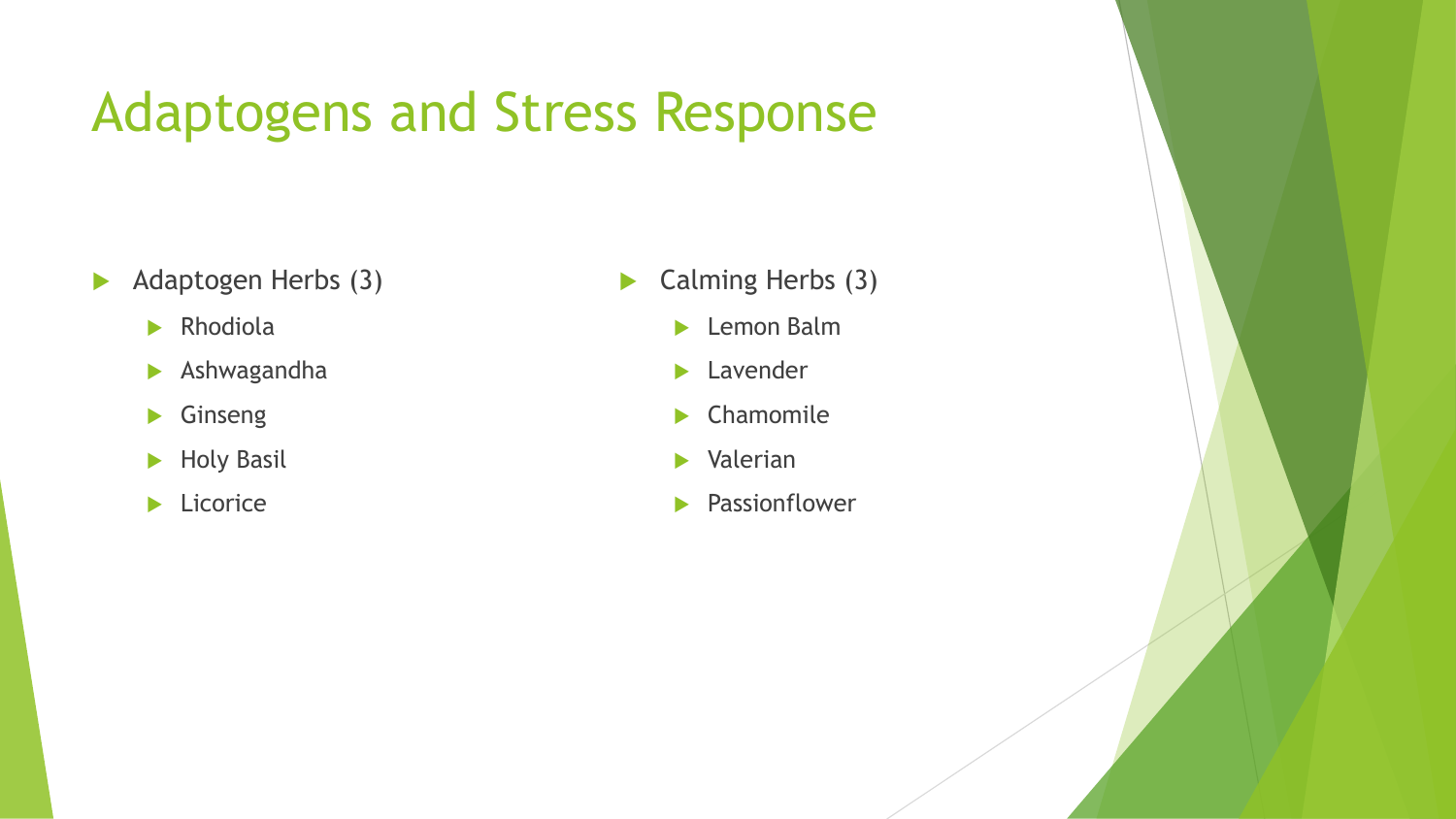## Anti-inflammatory and Antioxidant

- $\blacktriangleright$  Turmeric (4)
	- **Anti-inflammatory**
	- **IMPROVES glucose markers**
	- **Lowers cholesterol**
- **S**inger
	- Reduces fatty liver
	- Reduces blood sugar
	- $\blacktriangleright$  Reduces inflammation
- Capcaicin (Chili Pepper)
	- Improves insulin resistance
	- Improves glucose tolerance
	- $\blacktriangleright$  Reduces liver fat
- Black Pepper
	- **Antioxidant**
	- **Enhances Turmeric benefits**
- Anise
- Clove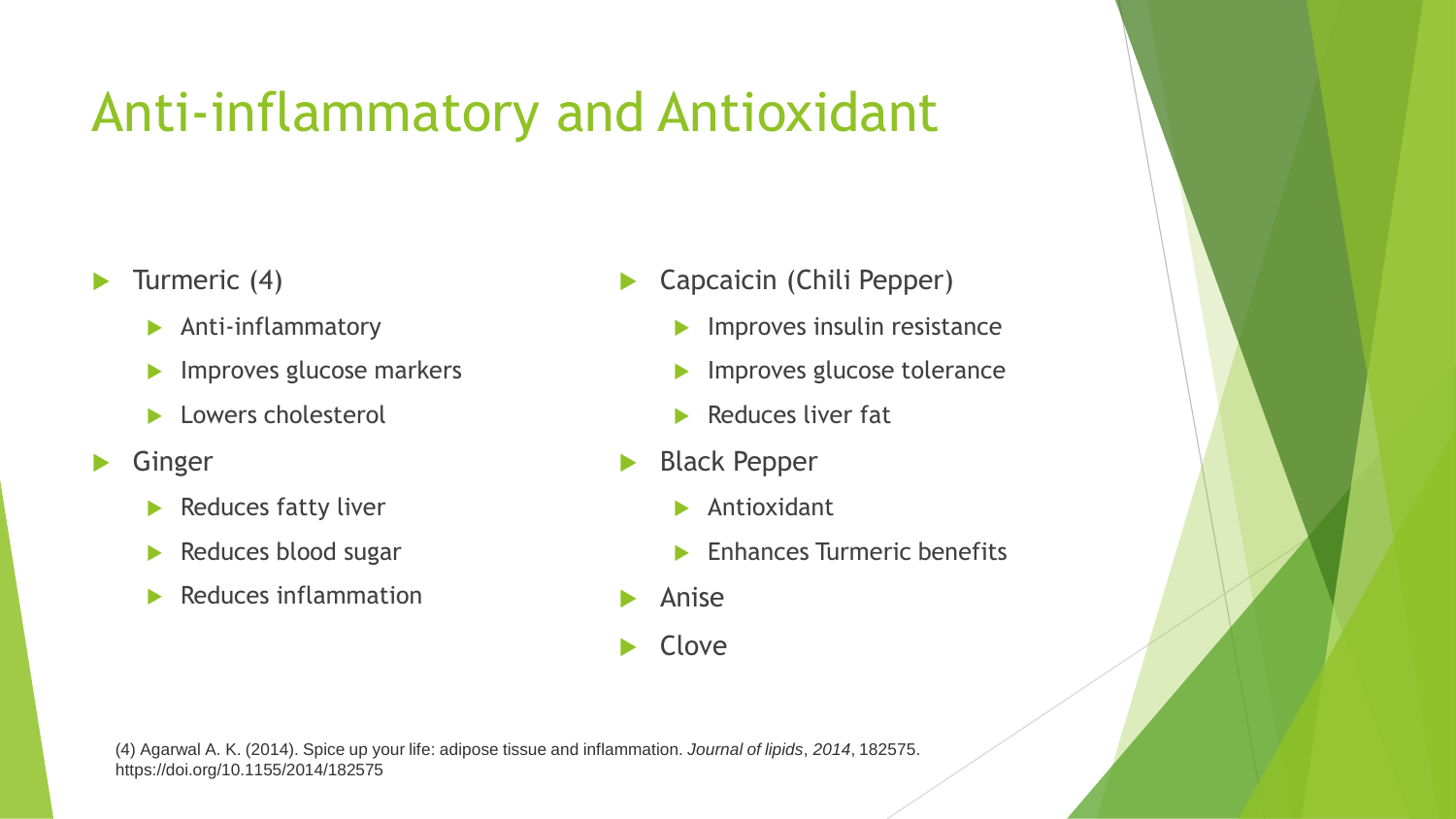## Weight loss and Detoxification

- Toxins accumulate in the adipose tissue (fat deposits)
- Some people experience worsening of symptoms during weight loss journey
	- $\triangleright$  Could be due to break up of toxins recirculating from the blood stream

Don't let companies fool you into expensive products.

- Herbal Support (5)
	- **Milk Thistle** 
		- $\blacktriangleright$  Aids liver detox, anti-inflammatory, antioxidant
	- Dandelion Root (Phase II detox)
		- Diuretic, Anti-inflammatory, restorative to liver and gallbladder
	- Turmeric and Garlic
		- **Anti-inflammatory**
		- **Liver protective (Phase 1 detox)**
	- Cilantro and Parsley
		- $\blacktriangleright$  Binds heavy metals
	- Ginger (Phase II)
	- Green Tea (Phase I & II)

(5) Hodges, R. E., & Minich, D. M. (2015). Modulation of Metabolic Detoxification Pathways Using Foods and Food-Derived Components: A Scientific Review with Clinical Application. *Journal of nutrition and metabolism*, *2015*, 760689. https://doi.org/10.1155/2015/760689